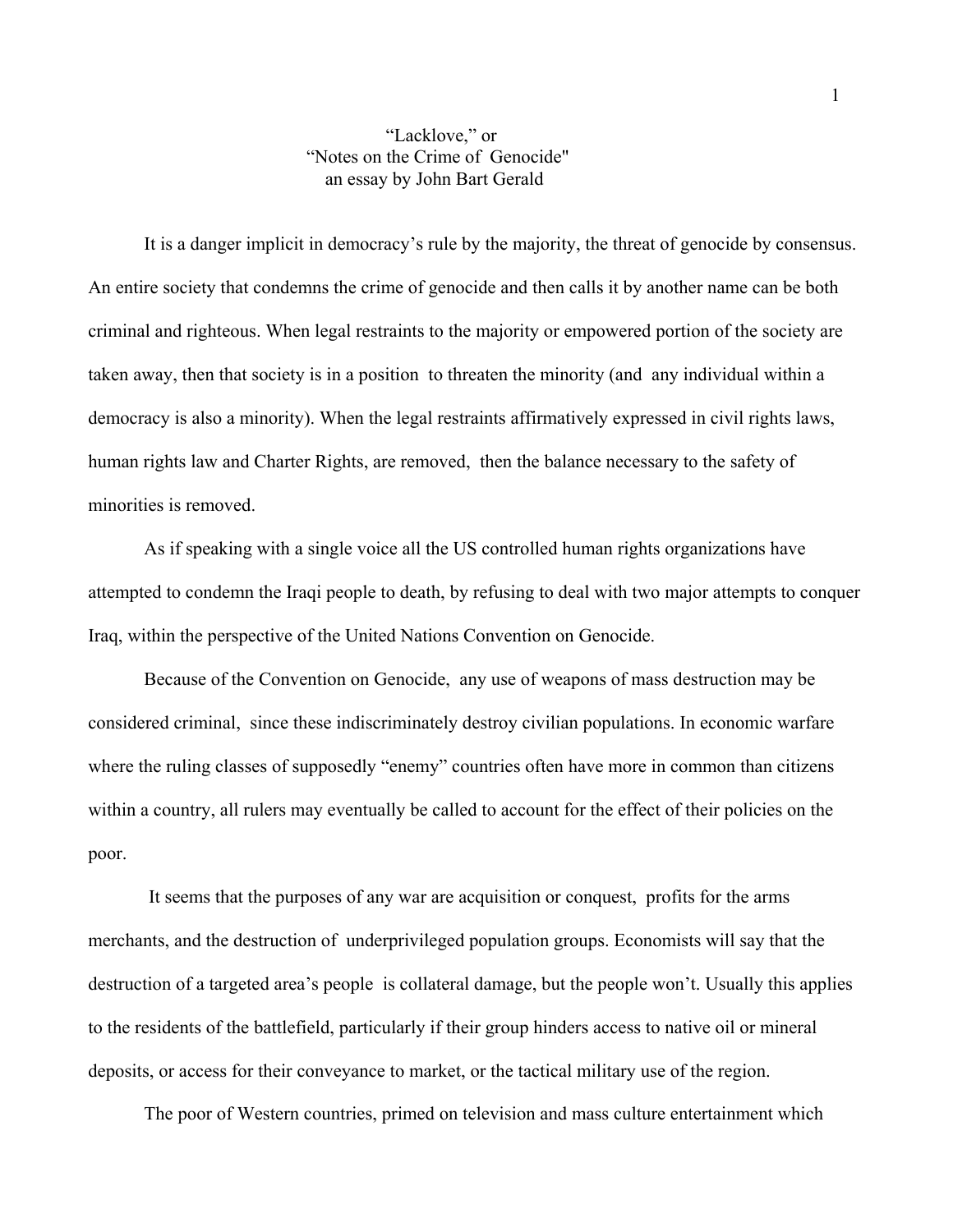leads teenagers to armed attacks on their schools, are enlisted to terminate the existence of entire population groups in areas where Western corporations expand their interests.

By 2004, this mechanism has become clear as an economic tactic of corporate expansion. A difficulty with US foreign policy which allows such a mechanism, is that in each instance a genocide is commenced.

It is not always a genocide which is accomplished overnight, but the condemning of a portion of humanity - usually an ethnic or national population group without substantial allies, to death.

The thoughtful ask, to what purpose ? The thoughtful do not understand easily the nature of conquest, the glorification of competition which leads to conquest rather than cooperation, the misuse of Darwin's sense of natural selection, to serve the interests of a few. The perspective of conquest is ultimately hinged with cost effectiveness.

It will be cost effective for large corporations and the countries they use, to destroy resistant cultures, societies, ethnic, religious etc. groups: they have done this recently to Yugoslavia, Kosovo, Iraq, and previously to Vietnam. They have accomplished their goals in Afghanistan. In all the above the native peoples or historic inhabitants of the targeted areas now live in ecologically hazardous conditions which can only lower birthrates if in fact the people are allowed biological continuation by what has been wrecked on their habitats.

These are each genocides because there is no truthful way to avoid awareness that there is intention to terminally destroy the groups within the habitat. Because the destruction is inevitable but sometimes very slow, it requires a certain amount of disinformation to the public over the years. Otherwise, the people would easily understand the crime and stop it. It is not that people are intrinsically angels, but that Genocide simply isn't a crime that benefits people. It certainly doesn't benefit its victims, or all those in bondage through fear of being exterminated. It doesn't benefit the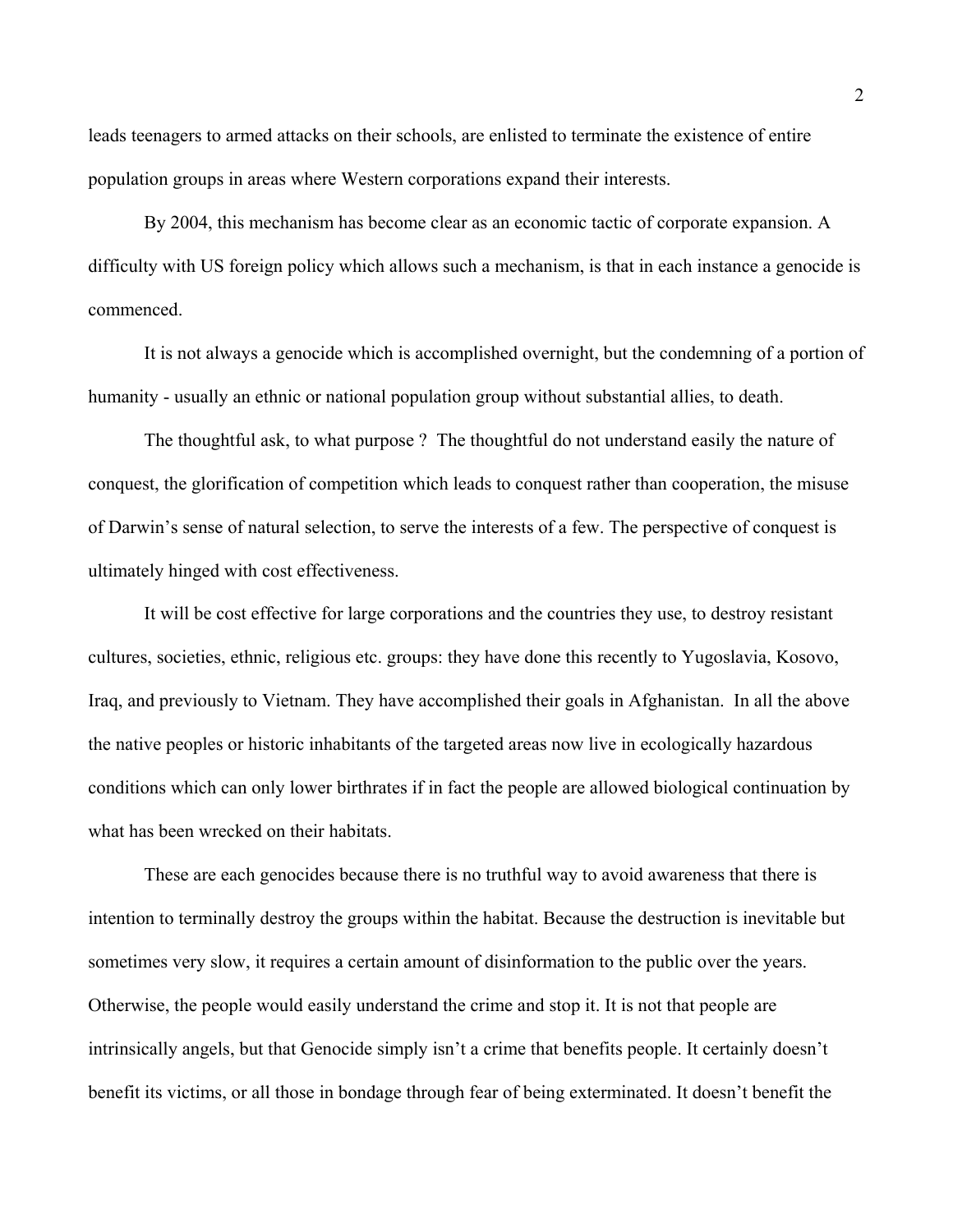perpetrators, because they become people who can never heal to a sense of oneness with humanity, if in fact they are allowed to live or partake in society. Ecologically, genocide despoils the habitat for all other people.

But it's more than that. Genocide isn't civilized in the sense that it is so criminal, people reject it as a military or political tactic, much as they reject murder or torture. One doesn't want to build a life on the fruits of terrible crimes. So the only people who benefit from genocide are those directly sharing its profit, for example the property of victims, and the professional people who effect the genocides because that is what they are paid to do. These people or groups usually have an agenda based on furthering their own economic interests, and define their group or tribe by exclusions that make their victims somehow less human. The dehumanization of intended victims often begins with deprivation of the basic legal rights, such as right to a fair trial.

Parallel to any genocide are the efforts to hide and disguise its profit. As a corollary you will find concurrent efforts to legitimize any actions necessary for the genocide, which are otherwise largely arbitrary. This is clear if you study how and why the US and its Coalition went to war in Iraq in 1990 and the US and essentially Britain, in 2003. By hiding the economic benefits - essentially making early profits and withdrawing, or by deferring the profit - companies and individuals avoid appearing to have the intention of genocide.

When this happens again and again and again, for example when it is impossible to avoid the conclusion that destabilisation of a country will assure ethnic warfare, and when the controls of extreme warfare are removed or denied as an adequate United Nations force was in Rwanda, the resulting crime is not a mistake, nor is it unforseen.

"Why would we do that ?" as an answer to a charge of genocide, can be answered - at least in terms of contemporary genocides, with the word, "profit," direct profit. The destruction of Yugoslavia,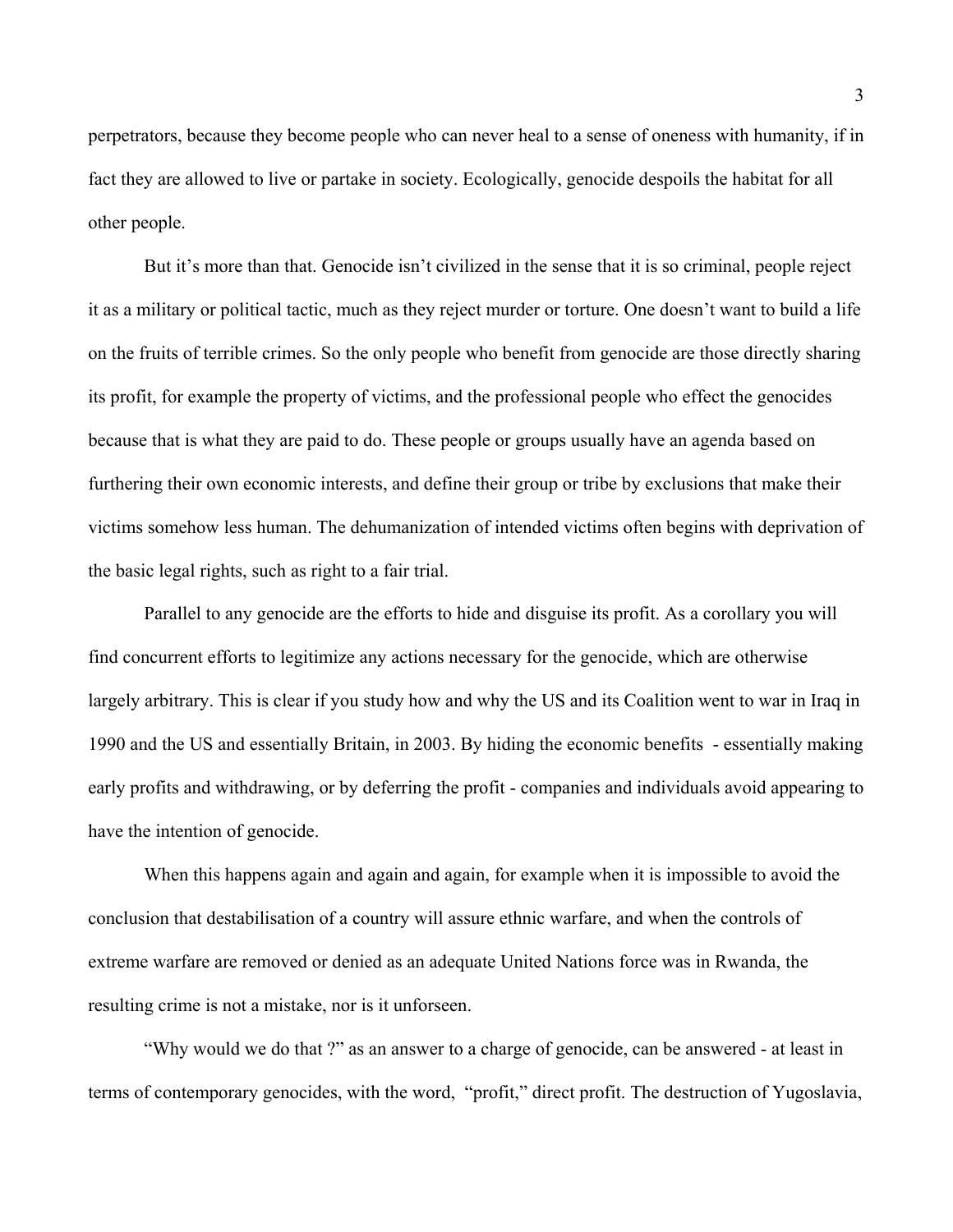Afghanistan and Iraq, each is an action for corporate profits - Euro-North American economic warfare. Countries of the Americas taken over by the US elites through death squads and anti-communism, were for profit. Vietnam and Korea were both wars of economic defence. Neither involved attacks on Western nations, territories or peoples.

It is no coincidence that the awareness of genocide as a tactic of our Judao-Christian civilization, and the laws governing it, marked the end of overt colonialism. Any arrogant group that would control another group for its own purposes alone, risks at least the psychological destruction of that victim group. Colonial aspects of the Vietnam war were clear to the French, less to Americans who thought they sent their sons to rice paddies to fight Communism, in a kind of madness where communism is now replaced by religious fundamentalism. From the vantage of these years later the aim of the Vietnam war seems to have been a genocide of the Vietnamese. Or was the agent oranging of the land mass meant to be considered a carelessness ?

The destruction of a national group was initially prepared for by the division of the country into North and South - then the battle between the two as in "divide and conquer." If one would speak of doctoring a country as a body politic, Vietnam could only find its health in wholeness. North and South Korea exist within a similar tension. As in Yugoslavia, whenever a country is broken down it is a prelude to ongoing war, a setting of one part against the other with destruction of all or emergence of one dominant section as the sure result. To live with balanced tension is more complex and is apparently allowed unless it controls wealth wanted by the global elites.

Any war of the people's resistance against a foreign power occupying, has the Convention on Genocide on its side. That is why the powerful let it fall out of print at the United Nations in the late 1980's, and why the US will continue to subvert it, as long as the US intends to extend its domain in other countries, particularly by military force.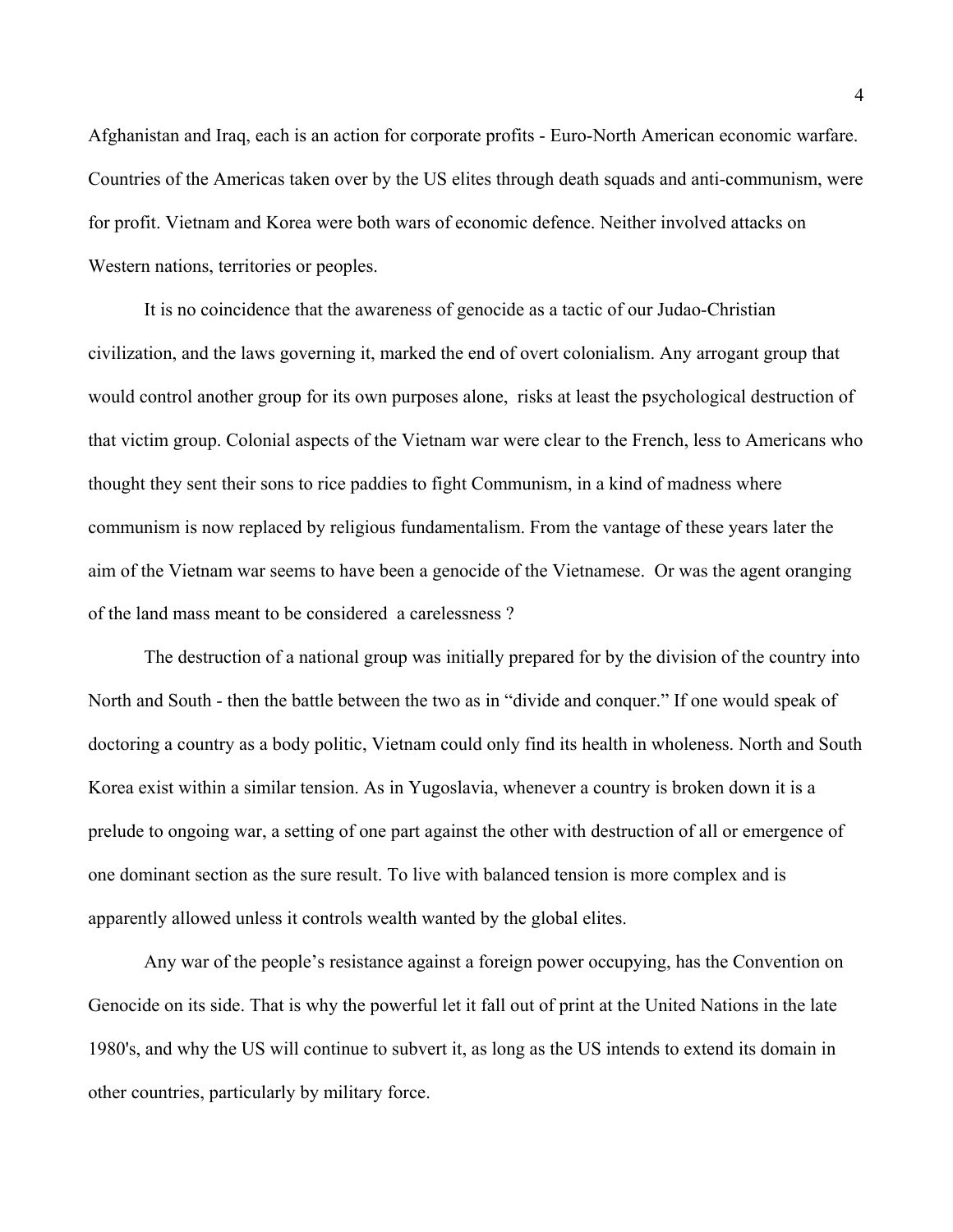Therefore it is not likely that any US control group will strengthen the Convention on Genocide. I wish this were not so. Some will find the support for humanity there in US history, but not in contemporary policies. It helps to question again the gradual eradication of American leaders throughout the Sixties, who provided some defence against genocide. So it isn't so surprising that most US and Western which increasingly means NATO countries, have human rights organizations which are basically "dummy organizations," managing large amounts of philanthropic capital, staffed by committed millionaires and professionals whose first duty is to cover their government's proactive participation in acquisitive genocides. Often nonprofit corporations paying their executives stout salaries, the non governmental organizations are not taking chances that risk their national group's policies of capital management.

The heads of US human rights organizations for example, are not in jail. Nor are they risking arrest. Nor are they resisting. My guess is that they are eating well while the North Koreans starve in great numbers. But it is the "business as usual" approach to major crimes that calls our North American human rights community into question. Not one of our major human rights groups has challenged either Gulf War within a perspective of the United Nations Convention on Genocide, despite the deaths of over a million and a half children from the effects of war and withholding of necessary civilian supplies by Sanctions. The civilian deaths were foreseen, reported, and ignored in favour of the war agenda, and partly because human rights organizations and the media remained insensitive to the issue of genocide.

In January 2004 the stock market hummed along. By March the US Democrats have put forward an alternative to a war-making criminal presidency, maybe, but not on the grounds that the US President broke major international laws in waging aggressive war and genocide in Iraq, but that an obviously criminal administration in an obviously criminal situation, had lied - as his entire intelligence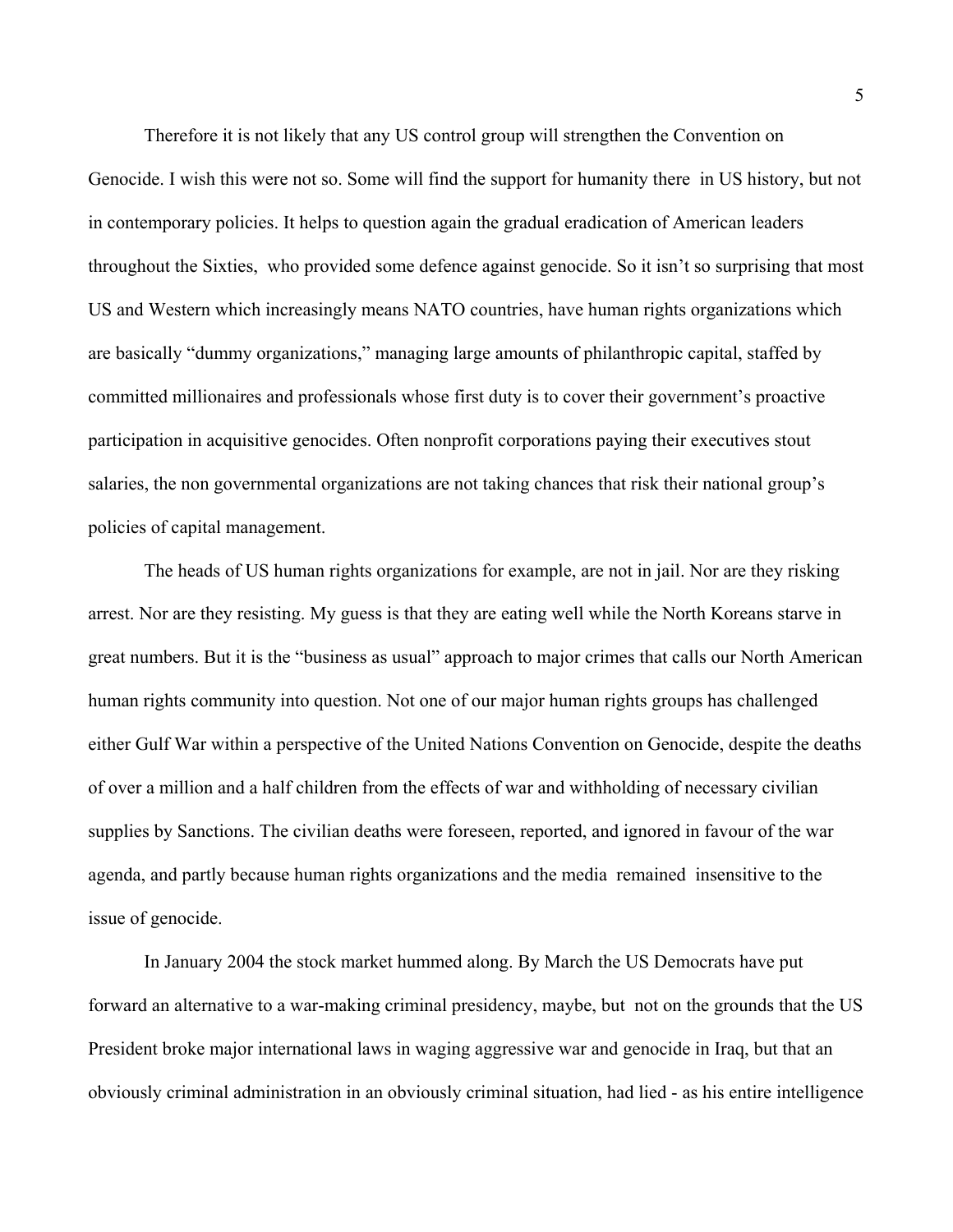apparatus had - to trick a Congress of millionaires who needed no tricking under the banners of profit, into accepting a criminal war.

The point from these observations is that I have not found existing recourse for any genuine complaint about North American genocides were the Nazi perspective to reappear and activate. There are moral people and proper organizations. I think of the government of Canada as relatively ethical. But the fault seems to be in deep mind control mechanisms which must have been purposefully implanted in the mass culture - which shut our eyes to the terrible crimes made necessary by capitalism.

The difficulty of a single ideology winning out in the world is that capitalism has never shown itself to be tolerant of difference. Rather it feels threatened by any challenging ideology, to the point of exterminating it. One remembers the lists of thousands of Communists and Trade Unionists, as well as people who didn't like Americans (these were called "shooting lists") that US intelligence operatives handed over to the military authorities in Indonesia as well as Chile. In addition to Western countries and the US in particular, who can't be relied on for countering genocide (and the best reference for this is the retired Lt. General Romeo Dallaire when he speaks on Rwanda), and particularly genocides they are responsible for, one has to include in the same area of doubt all countries and institutions that rely heavily on capitalism.

If genocide is intrinsic to corporate capitalism, why is it even an issue ? It is a real concern because the people do not like it or accept it. Genocide degrades us to the same level of non-care and ugliness as the elites who perpetuate such crimes for profit. Because we refuse the lacklove which leaves entire portions of humanity to the choices of a targeting room filled with military lawyers, because we refuse to deny loving, we will stand against genocide as we can, but we can't be sure that capitalism will survive our victory.